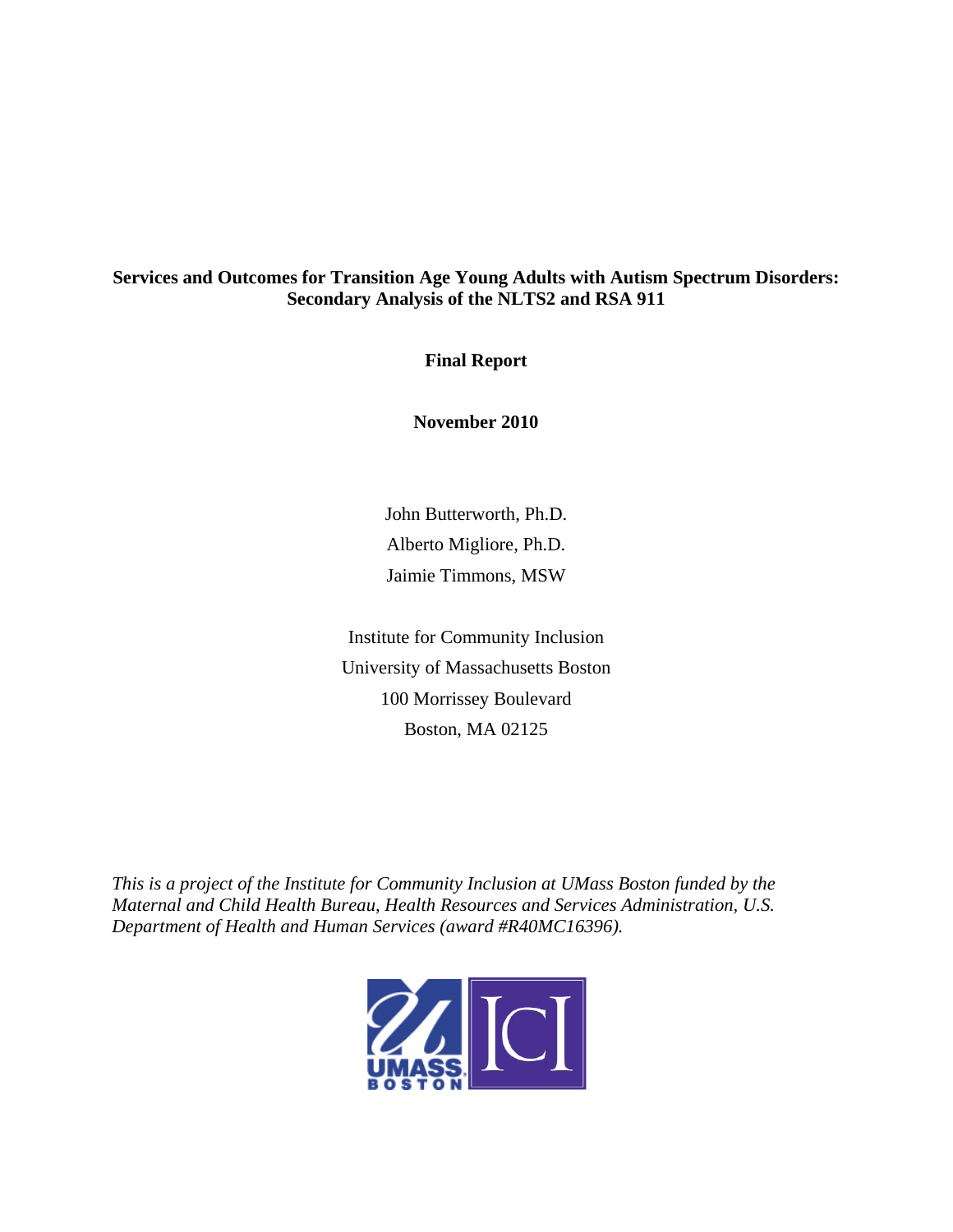## **Services and Outcomes for Transition Age Young Adults with Autism Spectrum Disorders: Secondary Analysis of the NLTS2 and RSA 911**

## **Introduction**

Individuals with Autism Spectrum Disorders (ASD) experience challenges in adulthood that include unemployment or underemployment, difficulty sustaining employment, social isolation and dependence (Billstedt & Gillberg, 2005; Frith, 2004; Howlin, Goode, Hutton, & Rutter, 2004; Hurlbutt & Chalmers, 2004). In addition, there is insufficient information about the experiences of young adults with ASD and the relationship between personal, educational, and rehabilitation supports and post-school outcomes. Because of limited information, few clearly documented recommendations exist for secondary education and transition supports (e.g. Myles, Grossman & Aspy, 2007; Wehman, Datlow Smith & Schall, 2009).

This project conducted descriptive and predictive analyses of the factors associated with and influencing a successful transition into adulthood for young adults with ASD using secondary data sources including the National Longitudinal Transition Survey 2 (NLTS2) and the Rehabilitation Services Administration 911 database (RSA 911). The project's goals were to support the design of effective transition services and supports for students with ASD by identifying personal and programmatic factors that are related to positive outcomes, as well as understanding the differences in services and supports used by young adults with ASD compared to other young adults with disabilities.

Project domains for analysis included transition outcomes, educational and vocational rehabilitation services and experiences, and personal and family characteristics. Findings described the personal characteristics and experiences of young adults with ASD and explored the relationships between personal characteristics, experiences, and post-school outcomes. Findings also explore individual characteristics, school experiences, goals and expectations from the perspectives of the individual, family, teachers and administrative sources as they both predict outcomes and compare and differ from youth in other disability groups.

#### **Review of the literature**

More than three decades have passed since the passage of the Individuals with Disabilities Education Act (IDEA), which promised students in the United States a "free and appropriate public education." A critical component of this endeavor was transition planning for the student's life beyond high school, including postsecondary education and integrated employment.

In spite of these promises, research shows that the majority of adults with intellectual and/or developmental disabilities are being served in either facility-based work or communitybased non-work programs (Butterworth, Smith, Hall, Migliore, & Winsor, 2008) and participation in postsecondary education remains sporadic (Grigal & Hart, 2010; Newman et al., 2009). Furthermore, a low percentage of young adults with developmental disabilities transitioning from public education to adult life have jobs upon exiting school (Wagner, Newman, Cameto, Garza, & Levine, 2005). Most post-school employment supports are not sufficient to meet the demand and the quality of these services varies widely (Braddock, Rizzolo, & Hemp, 2004; Mank, Cioffi, & Yovanoff, 2003; Wehman, 2006).

When considering people with ASD in particular, research indicates they are even more unlikely to achieve such outcomes (Howlin, Goode, Hutton, & Rutter, 2004). Many remain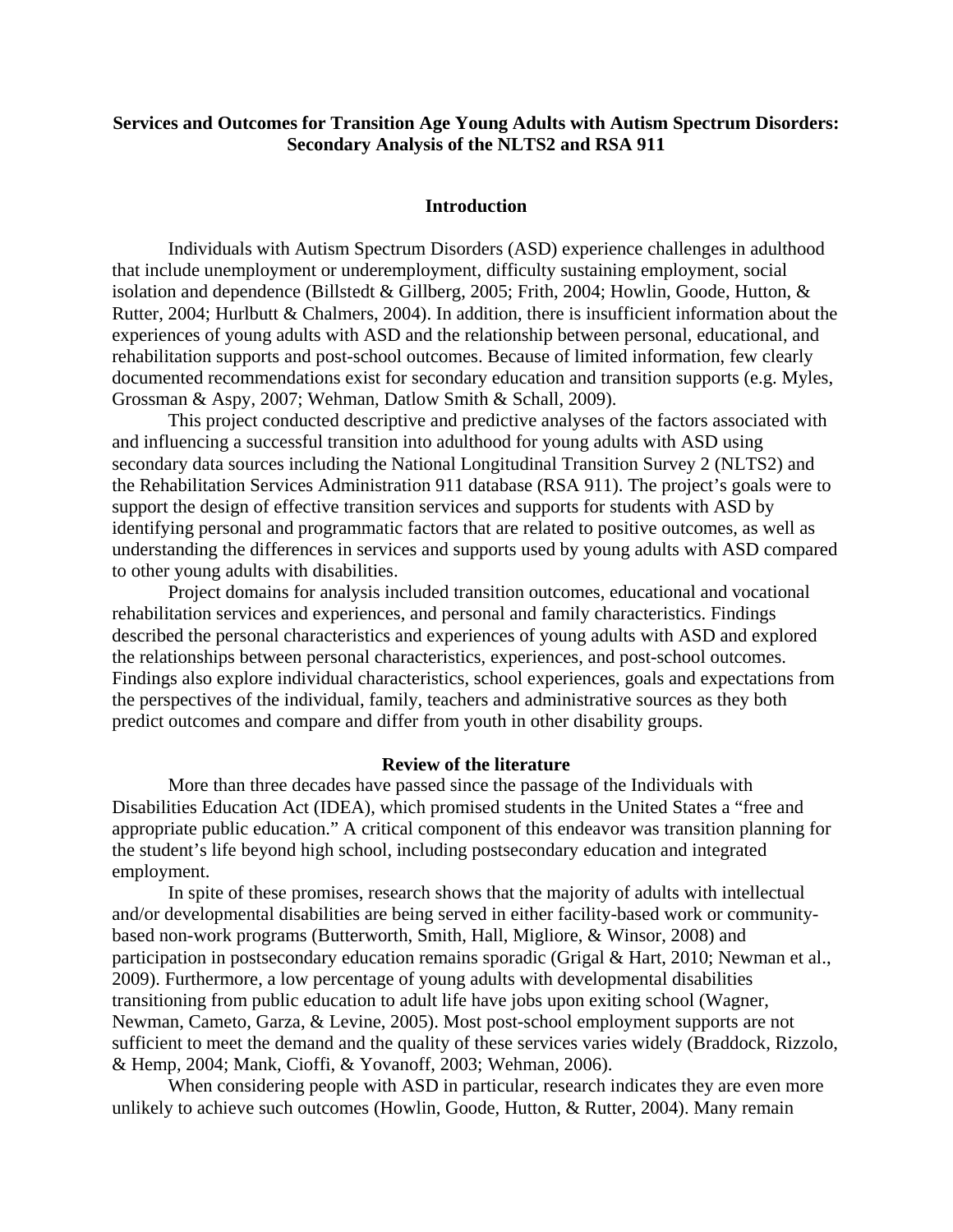underemployed or employed in positions that are inappropriate given their skill set (Barnhill, 2007). One must understand, therefore, the many facets of transition planning, to determine the missing links that can lead individuals with ASD to such limited outcomes. In addition to schoolbased transition supports provided, also important are a host of critical players who develop and implement transition plans.

Studies have shown that parents are most often the advocates for services for their transition-age children, but lack confidence in the ability of systems to help after high school (Timmons, Whitney-Thomas, McIntyre, Butterworth, & Allen, 2004). Parents of youth with ASD reported that anxiety about the transition into adulthood significantly impacted their daily lives and wanted more participation in the process (Blacher, Kraemer, & Howell, 2010). In addition, parents of youth with ASD were found to have higher expectations for their child regarding employment outcomes and were more educated regarding the adult services available than parents of children from other disability groups (Blacher et al., 2010). Some parents show a preference for post-secondary education as a transition outcome as this option provides more time for a gradual transition to adulthood and an opportunity to develop relationships within the youth's peer group (Camarena & Sarigiani, 2009).

While parents' roles are critical, also important is the level of student participation in the planning meetings as students with ASD are not often present and rarely lead the discussions (Cameto, Marder, Wagner & Cardoso, 2003) This lack of participation and leadership may not be the result of the student's indifference, as studies have shown their desire to be considered experts and consulted in decisions that affect their lives (Hurlbutt & Chalmers, 2002).

Not only is student-directedness fundamental to effective transition planning, but it is also essential to consider the structure and content of the plans themselves. A structured, outcomes-based approach with concrete transition goals and steps to achieve these desired outcomes are optimal (Fullerton & Coyne, 1999; Nuehring & Sitlington, 2003). In addition, personalization of the transition process and subsequent consideration given to the individual student's strengths or weaknesses is often the aspect of planning that parents emphasize most (Blacher et al., 2010; Stoner, Angell, House & Bock 2007).

While it is unclear to what extent external entities engage in the transition planning process, the literature does suggest that demand for services, especially Vocational Rehabilitation (VR) services, is increasing (Cimera & Cowan, 2009). Between 1995 and 2005 the percentage of people with autism seeking VR services tripled from 1% to 3%. Almost half of these people were transition age youth (Migliore & Butterworth, 2008).

As researchers consider increased demand for VR services, they must consider specific VR services provided as an outcome predictors. Studies have found that employment outcomes are positively correlated with services such as job finding, job placement, job maintenance, and on-the-job supports (Lawer et al., 2009; Schaller & Yang, 2005). Other services positively correlated with employment outcomes include rehabilitation counseling and guidance (Gamble & Moore, 2003), supported employment, business vocational training (Hayward & Schmidt-Davis, 2003b), and college services (Gamble & Moore, 2003; Hayward & Schmidt-Davis, 2003b). Studies indicate that between services and personal characteristics of job seekers, services explain a greater percentage of employment outcomes (Bolton et al., 2000; Jung et al. 2010).

Fewer studies examined the quality of employment outcomes expressed as earnings and hours worked per week. Of the studies examined, most reported that earnings are positively correlated with job placement (Hayward & Schmidt-Davis, 2003b; Schonbrun, Sales, & Kampfe,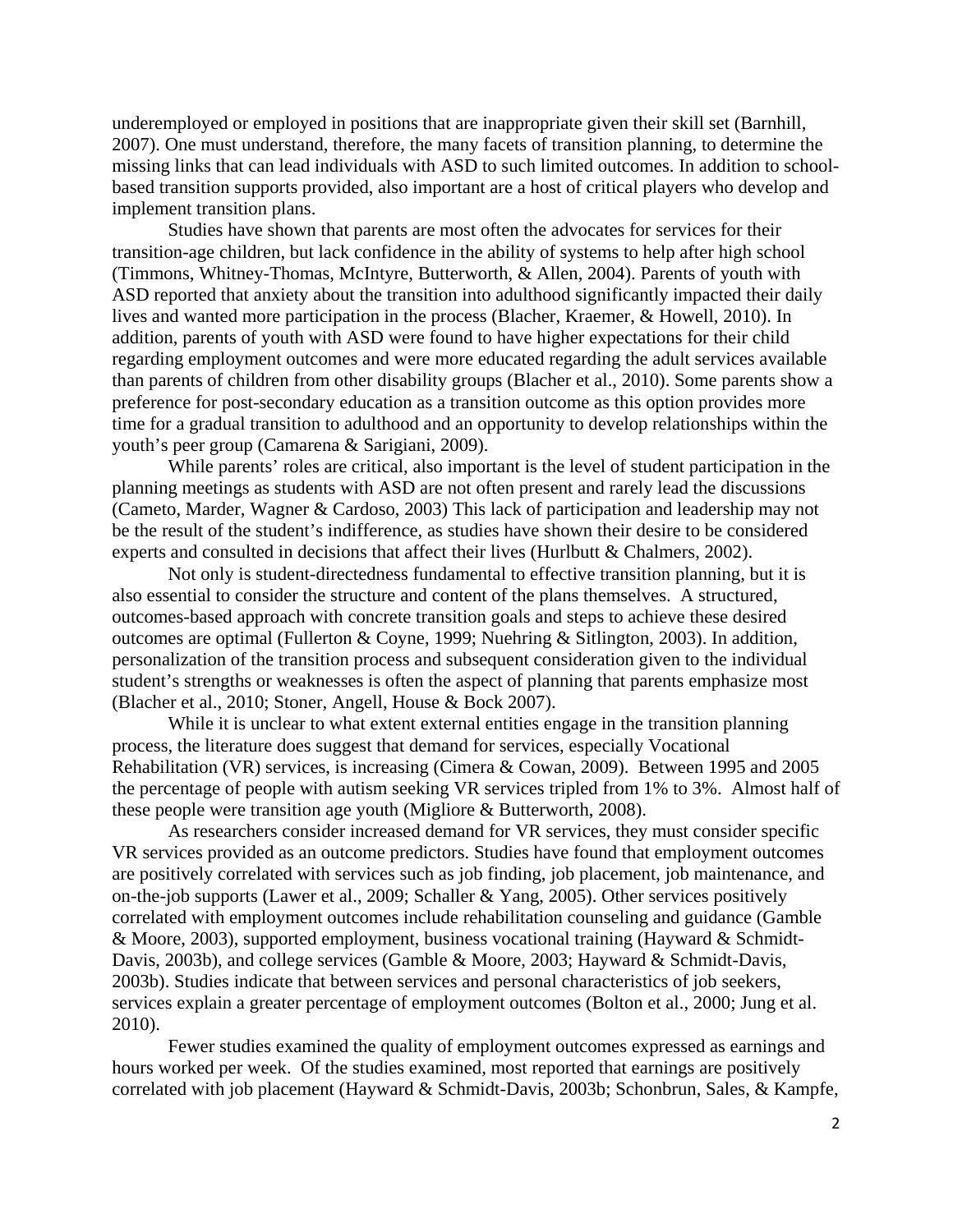2007). Other services positively correlated with earnings include supported employment, on-thejob training, business vocational training (Hayward & Schmidt-Davis, 2003b), work adjustment (Gamble & Moore, 2003), and diagnosis and treatment (Schonbrun et al., 2007).

## **Study Design and Methods**

**Study Design.** The study design was secondary data analysis with a focus on descriptive and predictive analyses. Data from two datasets were analyzed: The National Longitudinal Transition Study-2 (NLTS2) and the Rehabilitation Services Administration (RSA911). The NLTS2 includes data on a nationally representative sample of students with any disabilities who, in December 2000, were between the ages of 13 and 16 and receiving special education services. Variables in this dataset describe students' school experiences and transition outcomes in the domains of education, employment, leisure, and living arrangements between 2000 and 2008. Data were from students, parents or guardians, teachers, and school personnel. Parents/students' response rates varied from 82% at the onset of the study to 50% in most recent data collection at the time of this study. The data collection was funded by the National Center for Special Education Research at the Institute of Education Sciences (IES), U.S. Department of Education and managed by SRI International [\(http://www.nlts2.org\)](http://www.nlts2.org/).

The second dataset—RSA-911—includes variables that describe the characteristics, services received, and employment outcomes relative to all people who exited the vocational rehabilitation program during fiscal year 2008, the most recent dataset available at the time of this study. This dataset is an administrative dataset developed by the Rehabilitation Services Administration (RSA) to monitor the vocational rehabilitation's services delivered and outcomes obtained by the state Vocational Rehabilitation Programs. The RSA operates within the Office of Special Education and Rehabilitation Services (OSERS), Department of Education.

**Population Studied.** The population studied was youth with autism spectrum disorders (ASD) who were transition age. Data relative to youth with intellectual disabilities (ID) and youth with any other types of disabilities were also analyzed for comparison purposes. The definition of ASD relative to the participants in the NLTS2 dataset was provided by the school districts in accordance with federal standards. Disability identification of the participants included in the RSA911 dataset was made by the rehabilitation counselors and was based on the cause of the impairment to work. Transition age was defined as 16 to 26 years old.

**Sample Selection.** Participants in the NLTS2 dataset were selected by SRI International through stratified random sampling. Over 3,600 LEAs were randomly selected from the universe of about 12,000 LEAs operating in the United States and over 70 state-supported special schools were contacted. Over 500 LEAs and over 30 special schools agreed to participate, resulting in a total of over 11,200 eligible students with any types of disabilities.

The RSA911 dataset includes the entire national population of adults with any types of disabilities who in 2008 exited the rehabilitation program with or without employment. In this study we focused on youth with autism who exited the program after receiving vocational rehabilitation services. This group included 2,913 people who represented 46% of the overall number of people with autism who exited the vocational program in 2008 (N=6,294), which in turn represented 1% of the total number of people with any types of disabilities who exited the VR program in fiscal year 2008 (N=618,054).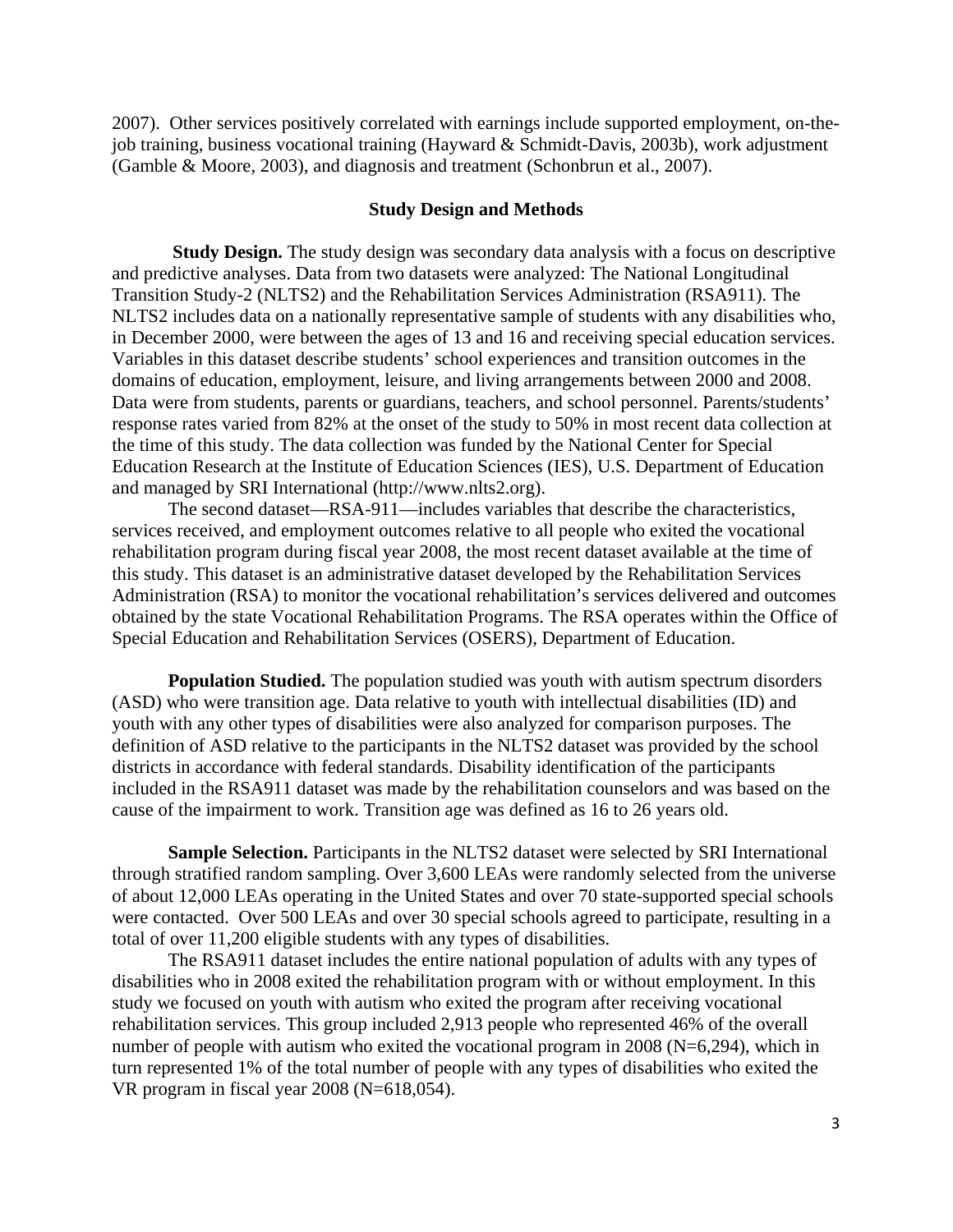**Statistical Techniques.** Frequencies and cross-tabulation were performed for describing categorical variables (e.g. gender, race) whereas means and standard deviations were performed for describing continuous variables (e.g. wages, work hours). Chi Square was performed to test the differences across groups in the NLTS2 dataset. In the case of the RSA911 dataset––because more cases were available––stepwise logistic regression could be performed to test multiple predictors simultaneously. All analyses relative to the NLTS2 dataset were performed after applying weights for estimating the national figures and standard errors of measures (SEM). However, as recommended by IES, estimates were reported only if at least 30 cases were available. Also, in compliance with IES' guidelines set to protect the confidentiality of participants, unweighted data were not reported. Finally, data analysis was conducted using SPSS v.17, complex samples.

### **Findings**

## *National Longitudinal Transition Study 2 Findings*

As table 1 shows, supported employment and sheltered employment were the most frequently reported post-high school goals in the students with ASD's transition planning. Almost half of the students had these goals whereas only a quarter of students or less had the goals of competitive employment or postsecondary education. However, only a small minority of students considered the goals in the transition planning right for them. Less than half of the students received services such as career skill assessment and career counseling and close to none had internship or apprenticeship experiences. The most frequent contacts engaged by schools with external organizations for transition planning purposes were with vocational rehabilitation and supported employment services. However, schools also contacted sheltered workshops and adult day centers for about a third of their students. Expectations about the students' professional careers were mixed. Only about half of the parents thought that their sons and daughters were likely to get jobs after school. In terms of outcomes, less than a quarter of the students attended postsecondary education after high school and less than half of the students who exited high school were working for pay at the time of the interview. On average, the youth who were employed earned slightly more than the federal minimum wage.

Noticeable differences across disability groups emerged, especially between students with ASD and students with other types of disabilities. Sheltered employment was a goal adopted more often for students with ASD compared to their peers with other disabilities whereas living independently, competitive employment, and postsecondary education were reported less often as goals for students with ASD. Only in the case of the two or four-years college goal students with ASD were at an advantage compared with their peers with ID. Students with ASD received career skills assessment or career counseling services less often than their peers. During students with ASD's transition planning, schools were more likely to contact state vocational rehabilitation programs, supported employment programs, sheltered workshops and adult day programs compared with transition planning for students with other disabilities. However, schools were less likely to contact postsecondary education programs or potential employers in the case of students with ASD compared with other students.

Students with ASD's parents or guardians were less positive about their sons or daughters getting jobs compared with parents or guardians of the other students. In terms of outcomes,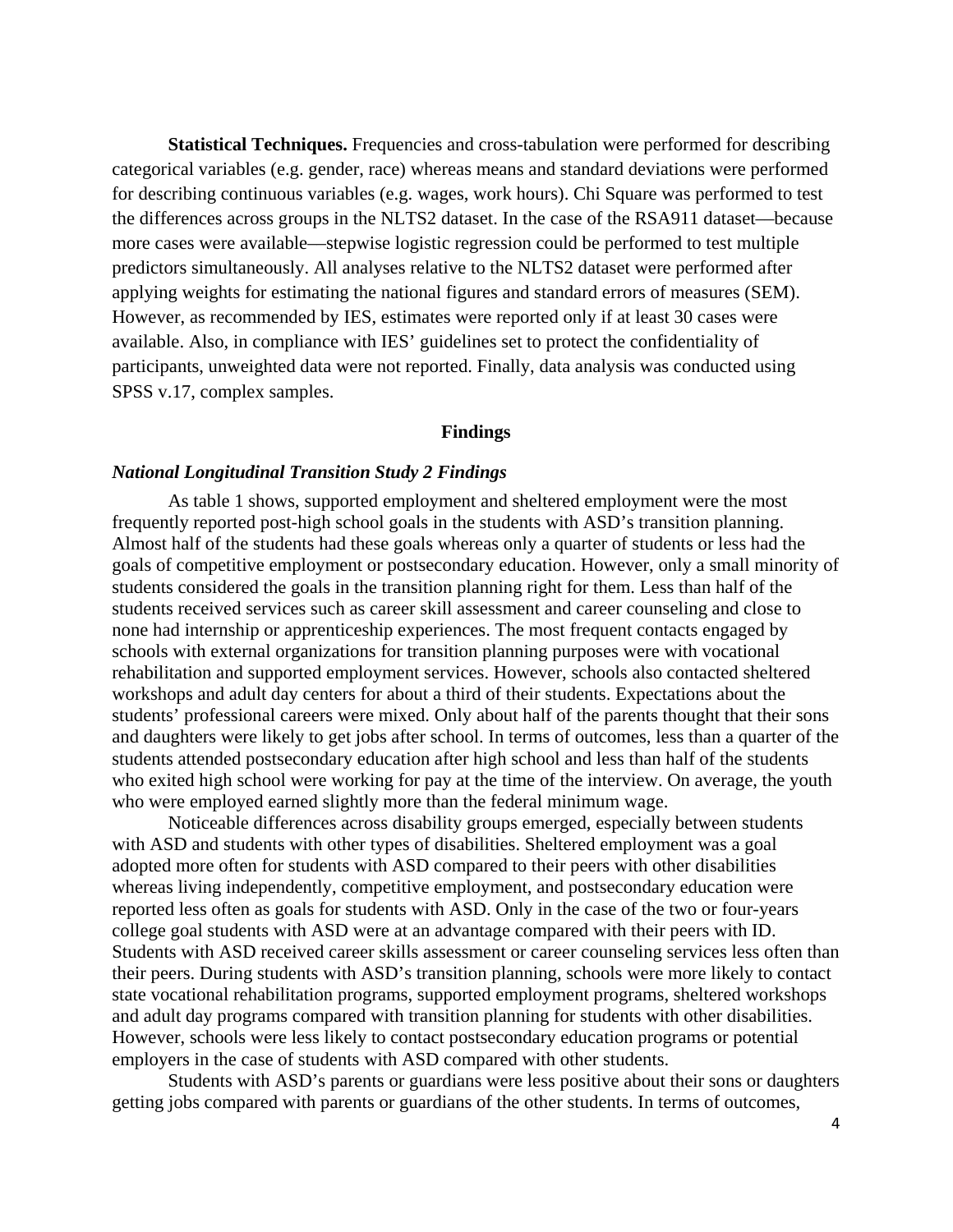students with ASD showed similarities with students with ID, but they were less likely to enjoy the same level of outcomes experienced by students with other types of disabilities.

We found that some school experiences were significant predictors of employment outcomes. For instance, the odds of being employed were over five time greater for students who had competitive employment as a goal,  $\chi^2$  (1) = 20.49, p < .000 and almost four times smaller for students who had sheltered workshop as a goal,  $\chi^2$  (1) = 16.21, p < .000. The odds of working after high school were 2.75 greater for students who received career skill assessment  $\chi^2$  (1) = 9.67, p < .05 and 2.45 greater for students who received career counseling  $\chi^2$  (1) = 6.51, p < .05. Finally, participating in postsecondary education increased the odds of working by almost five times,  $\chi^2(1) = 39.87$ , p < .000. There were not enough data or the differences were not statistically significant to show any relationships between employment and the other variables.

|                                   | <b>ASD</b> |            | ID       |            | Other    |            |
|-----------------------------------|------------|------------|----------|------------|----------|------------|
|                                   | $\%$       | <b>SEM</b> | $\%$     | <b>SEM</b> | $\%$     | <b>SEM</b> |
| Primary Post-HS Goal              |            |            |          |            |          |            |
| Supported employment              | 49%        | 3.2%       | 45%      | 3.7%       | 7%***    | 1.4%       |
| Sheltered employment              | 43%        | 3.5%       | 33%*     | 4.4%       | $7\%***$ | 3.2%       |
| Live independently                | 30%        | 2.9%       | 50%*     | 4.2%       | $61\%**$ | 3.9%       |
| Competitive employment            | 26%        | 3.4%       | 46%*     | 4.3%       | 60%**    | 4.0%       |
| 2- or 4-year college              | 23%        | 3.4%       | $11\% *$ | 2.2%       | 58%**    | 4.3%       |
| Postsecondary voc training        | 22%        | 3.3%       | 25%      | 4.0%       | 46%**    | 4.2%       |
| Youth thinks IEP goals were right | 12%        | 2.6%       | 28%*     | 4.4%       | 23%*     | 3.0%       |
| Services received                 |            |            |          |            |          |            |
| Career skills assessment          | 44%        | 3.7%       | 53%      | 4.4%       | 66%*     | 4.0%       |
| Career counseling                 | 26%        | 3.3%       | 40%*     | 4.7%       | 60%**    | 3.8%       |
| Internship or apprenticeship      | na         | na         | na       | na         | 6%       | 3.4%       |
| Contacts made (transition plan)   |            |            |          |            |          |            |
| State voc rehab agency            | 59%        | 3.9%       | 62%      | 4.8%       | 43%*     | 5.4%       |
| Supported employment programs     | 39%        | 4.3%       | 46%      | 4.2%       | 10%**    | 2.3%       |
| Sheltered workshops               | 36%        | 4.1%       | 35%      | 4.4%       | 10%**    | 5.1%       |
| Other voc training programs       | 34%        | 4.2%       | 43%      | 5.0%       | 38%      | 5.4%       |
| Job placement agencies            | 34%        | 4.7%       | 47%*     | 5.4%       | 27%      | 3.8%       |
| Postsecondary voc schools         | 30%        | 4.7%       | 32%      | 6.3%       | 41%*     | 5.3%       |
| Adult day programs                | 29%        | 4.2%       | 33%      | 5.9%       | 4%**     | 0.6%       |
| Potential employers               | 26%        | 3.9%       | 42%*     | 5.2%       | 37%*     | 5.4%       |
| Youth will definitely get a job   | 46%        | 3.30%      | 64%*     | 2.90%      | 88% ***  | 1.60%      |
| Postsecondary education outcomes  |            |            |          |            |          |            |
| Vocational/technical school       | 16%        | 3%         | 15%      | 2%         | 28%*     | 2%         |
| Two-year/community college        | 23%        | 3%         | 18%      | 3%         | 37%*     | 2%         |
| Four-year college/university      | 11%        | 2%         | na       | na         | 15%      | 2%         |
| <b>Employment outcomes</b>        |            |            |          |            |          |            |
| Currently has a paid job          | 47%        | 5%         | 46%      | 3%         | 74%**    | 2%         |
| Hourly wage at current job        | \$7.87     | \$0.42     | \$8.06   | \$0.69     | \$9.90   | \$0.24     |

Table 1: Experiences and transition outcomes across disability groups *(Source: NLTS2)*

Note. Effect size h (Cohen, 1988) compared to students with ASD: \*Small; \*\*Medium; \*\*\* Large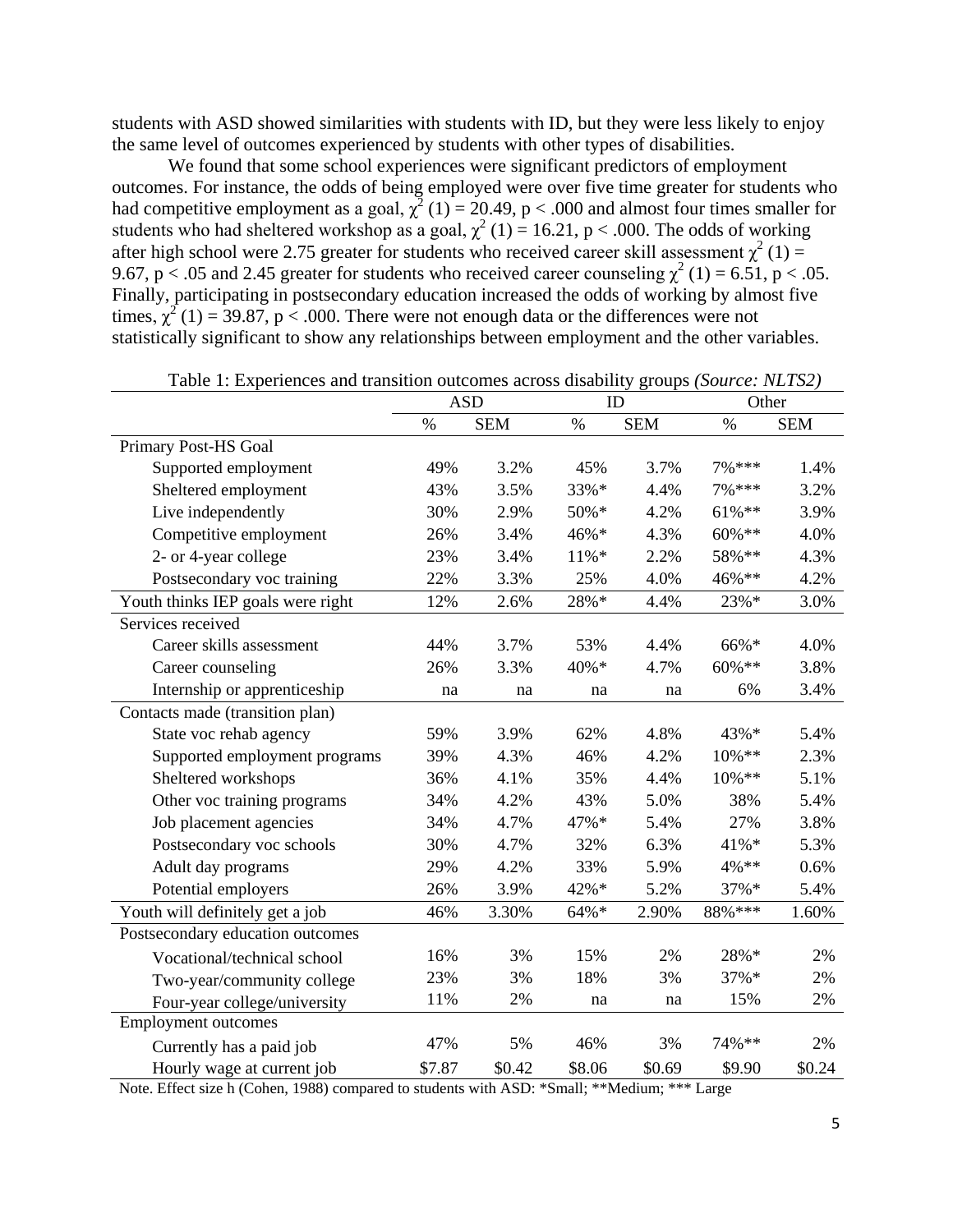Most youth were males with a higher percentage of males in the ASD subgroup (84%) compared to the ID subgroup (58%) and the other disability subgroup (66%). The overall sample was mostly white (61%) with no major differences across disability groups.

## **Rehabilitation Services Administration 911 findings**

Table two shows the services provided by the state Vocational Rehabilitation Programs— RSA911 dataset. The services most often provided were assessment and rehabilitation counseling with over half of the youth receiving them. In contrast, less than 10% of youth with autism received services such as college services or on-the-job training. No major differences in services provided occurred between youth with autism and youth with ID with the exception that youth with autism were more likely to receive college services compared to youth with ID. Compared to youth with other disabilities, youth with ASD were more likely to receive job placement and on-the-job supports whereas they were less likely to receive diagnosis and treatment, college services, occupational vocational training, and maintenance.

|                                      | <b>Autism</b><br>ID |          | <b>Other</b>      |  |
|--------------------------------------|---------------------|----------|-------------------|--|
|                                      |                     |          | <b>Disability</b> |  |
| Assessment                           | 70.5%               | 66.9%    | 63.3%             |  |
| Rehabilitation counseling & guidance | 63.1%               | 58.4%    | 65.1%             |  |
| Job placement                        | 47.8%               | 44.3%    | 33.5%*            |  |
| On-the-job supports                  | 44.8%               | 39.8%    | 15.2%**           |  |
| Job search                           | 34.2%               | 33.2%    | 27.7%             |  |
| Other services                       | 24.7%               | 27.3%    | 28.0%             |  |
| <b>Transportation services</b>       | 23.3%               | 23.8%    | 29.4%             |  |
| Diagnosis and treatment              | 22.6%               | 21.6%    | 35.1%*            |  |
| Job readiness training               | 22.0%               | 26.6%    | 16.5%             |  |
| Information/referral                 | 19.5%               | 15.0%    | 17.4%             |  |
| Misc. training                       | 15.6%               | 14.9%    | 13.3%             |  |
| College services                     | 9.6%                | $3.0\%*$ | 25.7%*            |  |
| Occupational/vocational training     | 9.0%                | 7.7%     | 15.5%*            |  |
| Maintenance                          | 7.6%                | 10.8%    | $16.2\%*$         |  |
| On-the-job training                  | 6.7%                | 6.3%     | 3.5%              |  |
| Disability related training          | 2.6%                | 2.2%     | 2.3%              |  |
| Basic academic/literacy training     | 2.1%                | 2.2%     | 2.7%              |  |

Table 2: Services provided to youth by disability group *(Source: RSA 911)*

Note. Effect size h (Cohen, 1988) compared to students with ASD: \*Small; \*\*Medium.

In regard to youth with ASD, the cost of purchasing services ranged between \$0 and \$21,776 per capita ( $M = 4,468$ ,  $SD = 4,354$ ) and the time from application to exit of the program ranged between seven days to about 7.5 years ( $M = 2.25$  years;  $SD = 1.5$  years). The majority of youth with ASD who received vocational rehabilitation services exited the VR program with jobs in integrated settings (60.5%). Youth worked an average of 23 hours of work per week at closure (SD = 10; N=1,762) and earned an average of \$7.91 per hour (SD = \$2.35; N=1,762). Finally, we found that 12% of the youth with ASD attended some form of postsecondary education (N=353) and about a third of them obtained a degree or diploma (N=110). The large majority of youth with ASD were male (84%), most were white (81%), and nearly all of them were identified as having a significant disability (99%). However, less than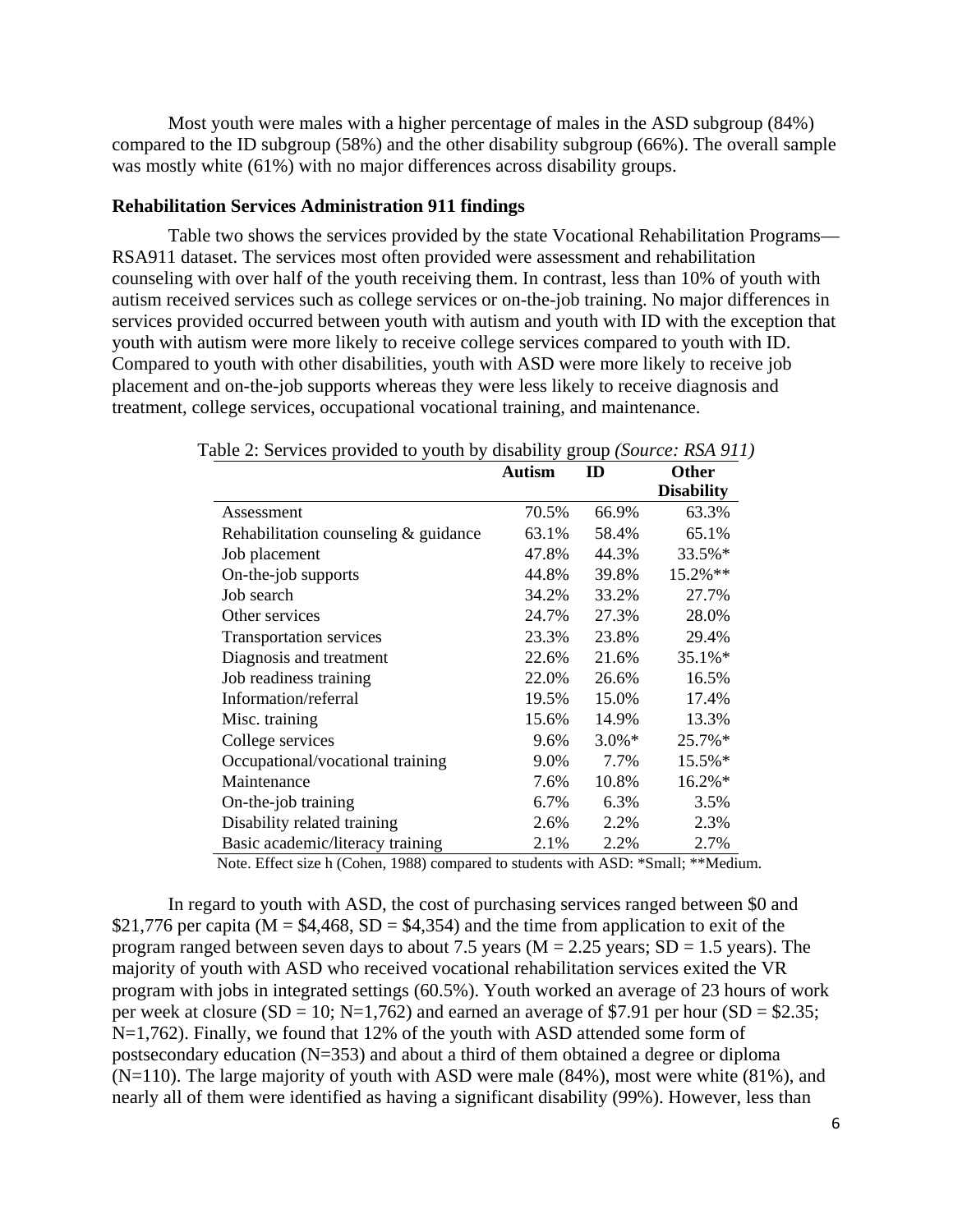half of them received public support in the forms of Supplemental Security Income or Social Security Disability Insurance (40%), or Medicaid or Medicare insurance at application (39%). Most participants lived in private residences (95%) and most reported that high school was their highest level of education at application (92%).

*Predictors for exiting the vocational rehabilitation program with paid jobs*. Greater spending in purchasing services and providing job placement services were the strongest predictors of employment outcomes with odds ratios of 4.56 and 3.41, respectively (Table 3). A smaller number of days from application to closure, not receiving college services, improving in postsecondary education, being male, receiving rehabilitation counseling, receiving job search services, and being white were also predictors of employment outcomes, although with much smaller odds ratio. In addition, we found 10 predictors that overall explained 13.6% of the variance in hourly earnings and 11 predictors that overall explained 11.3% of the variance in weekly work hours for the youth who exited the program with paid jobs. Given the modest explanatory power of these two multiple regressions we provide further details in a separate document (Migliore, Timmons, Butterworth, Lugas, submitted). Finally, we found that having received college services, not being a social security benefits recipient, and being white were strong predictors of participation in postsecondary education with odds ratios of 13.84, 0.46, and 1.59, respectively (Table 4).

|                                                       | $95\%$ C.I.for EXP(B) |        |       |       |       |
|-------------------------------------------------------|-----------------------|--------|-------|-------|-------|
|                                                       | Wald                  | Exp(B) | Lower | Upper | Sig.  |
| Constant                                              | 26.01                 | .49    | .00.  | .00   | .000  |
| Personal characteristics                              |                       |        |       |       |       |
| Improved postsecondary education                      | 11.38                 | 1.70   | 1.25  | 2.31  | .001  |
| Gender (M/F)                                          | 11.93                 | .66    | .52   | .83   | .001  |
| Race (Other/White)                                    | 5.91                  | 1.32   | 1.06  | 1.65  | .015  |
| SSI or SSDI at application                            | 3.67                  | .80    | .64   | 1.01  | .055  |
| Medicaid/Medicare at application                      | 3.58                  | .80    | .64   | 1.01  | .059  |
| Services provided                                     |                       |        |       |       |       |
| Cost of purchased services (Below/Above median)       | 262.90                | 4.56   | 3.80  | 5.48  | .000. |
| Job placement                                         | 157.29                | 3.41   | 2.81  | 4.13  | .000  |
| Days from application to closure (Below/Above median) | 43.66                 | .54    | .45   | .65   | .000  |
| College services                                      | 11.96                 | .56    | .41   | .78   | .001  |
| Rehabilitation Counseling & Guidance                  | 9.50                  | 1.35   | 1.12  | 1.63  | .002  |
| Job search                                            | 4.11                  | 1.25   | 1.01  | 1.54  | .043  |

Table 3: Predictors of integrated employment outcomes (N=2,810) *(Source RSA911)*

Cox & Snell Square=.23; Negelkerke=.31; Hosmer and Lemeshow Test=.000

Note. Stepwise iterations excluded the following variables: Hispanic/not Hispanic, age, postsecondary participation or degree at closure, assessment, job readiness training, misc. training, and other services

Table 4: Predictors of postsecondary education (N=2,617) *(Source RSA 911)*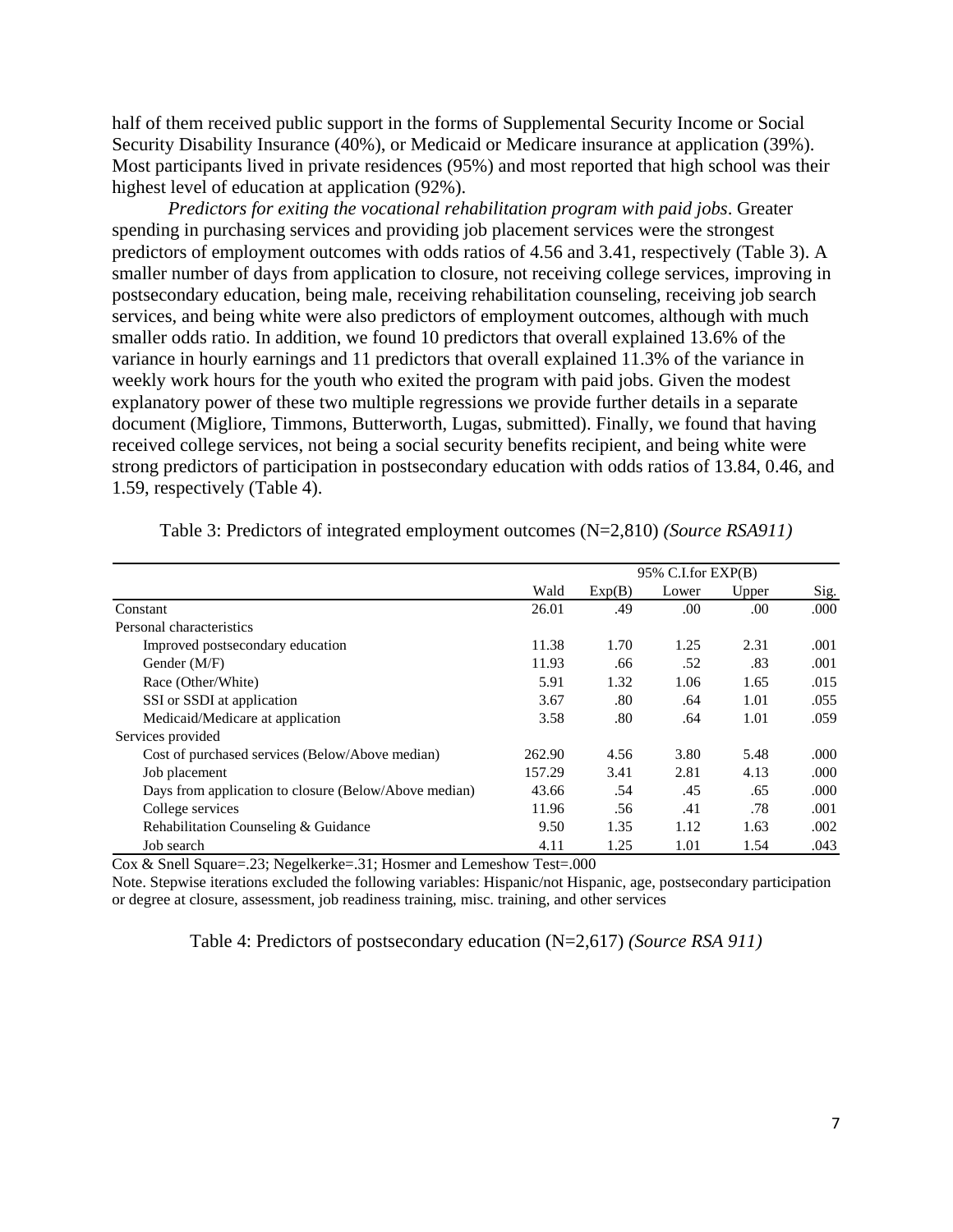|                            | 95% C.I.for EXP(B) |        |         |       |      |  |
|----------------------------|--------------------|--------|---------|-------|------|--|
|                            | Wald               | Exp(B) | Lower   | Upper | Sig. |  |
| Constant                   | .97                | .48    | $.00\,$ | .00   | .324 |  |
| Personal characteristics   |                    |        |         |       |      |  |
| SSI or SSDI at application | 22.82              | .46    | .33     | .63   | .000 |  |
| Race (Other/White)         | 5.44               | 1.59   | 1.08    | 2.34  | .020 |  |
| Age at application         | 9.07               | .89    | .83     | .96   | .003 |  |
| <b>VR Services</b>         |                    |        |         |       |      |  |
| College services           | 272.77             | 13.84  | 10.13   | 18.91 | .000 |  |
| Assessment                 | 5.01               | 1.41   | 1.04    | 1.91  | .025 |  |
| Other services             | 3.54               | 1.31   | .99     | 1.74  | .060 |  |

Cox & Snell Square=.23; Negelkerke=.31; Hosmer and Lemeshow Test=.863

Note. Stepwise iterations excluded the following variables: gender, Hispanic/Not Hispanic, Medicaid or Medicare at application, misc. training, cost of purchased services

## **Discussion and Interpretation of Findings**

#### **Conclusions**

The findings from this study suggest that youth with ASD experience greater transition challenges compared to their peers with other disabilities and that there is room for improvement in assisting them to achieve better transition outcomes.

Compared to students with other types of disabilities, students with ASD's transition planning goals were less likely to include competitive employment and more likely to include sheltered workshops. In addition, students with ASD were less likely to receive services such as career skills assessment or career counseling. Finally students with ASD were less likely to attend postsecondary education. These differences in goals and services are concerning given that some of these variables were significantly correlated with employment outcomes. The odds of working were significantly greater when students had competitive employment as a goal in their transition planning, received career skill assessment services, received career counseling, or attended postsecondary education.

With few exceptions, youth with ASD who sought assistance from the Vocational Rehabilitation Program received similar types of services compared to youth with other disabilities. However, typically less than half of the youth received any given type of service. The fact that a large percentage of youth did not receive some of the services is concerning because the findings showed significant relationships between some services and outcomes: Job placement, rehabilitation counseling-and-guidance, and job search services were all associated with exiting the program with an employment outcome. In addition, the findings highlighted some disparities in employment outcomes to the disadvantage of people of color and females. Rapid job placement—i.e. fewer days from application to closure—was also associated with exiting the program with an employment outcome. An apparent discrepancy emerged with improved postsecondary education being associated with exiting the program with an employment outcome and receiving college services being associated with exiting the program without an employment outcome. We may speculate that youth seeking college services were mostly interested in completing their postsecondary education and sought jobs independently after exiting the program.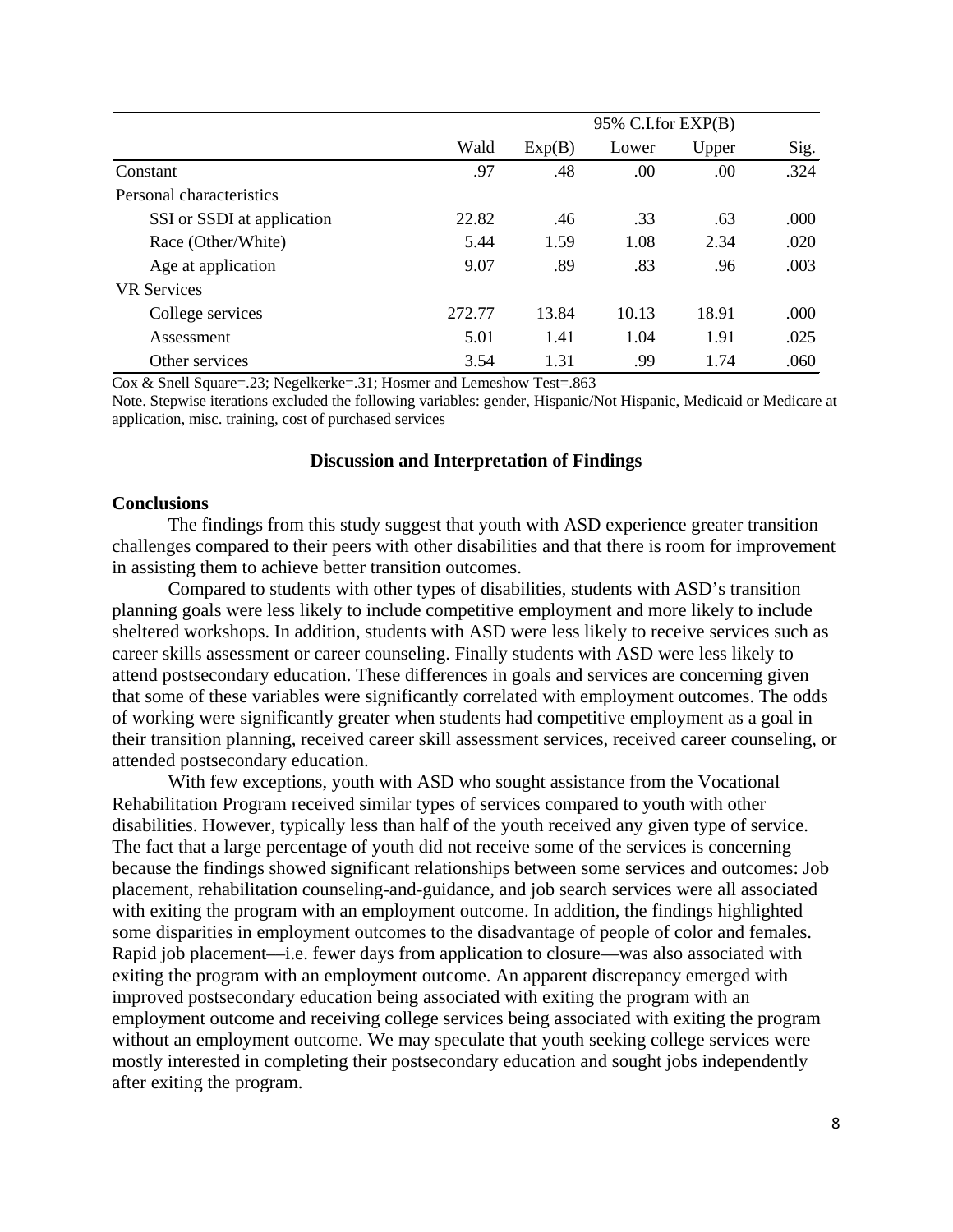Overall, the findings showed that there were many youth who faced challenges in transitioning to employment. Youth who successfully transitioned to integrated employment earned better wages than if they attended sheltered workshops or day centers. However, their wages were still not enough to advance towards self-sufficiency.

## **Limitations**

This research has some limitations, mostly related to the intrinsic limitations of the secondary data used. A main limitation of the NLTS2 dataset was sample size. Although the NLTS2 dataset includes a large number of participants, the sample size is considerably reduced when focusing only on the sub-group of students with ASD who gained employment. As a consequence, running bi-variate correlations was not possible for some predictors because the number of cases in some sub-groups was fewer than 30. The relatively small sample size was also an impediment to using logistic regression, which would have allowed analysis of all predictors in one test. Instead, a series of Chi Square tests had to be performed for each pair of predictor and outcome.

The main concern with the RSA911 dataset was that it provided administrative––not research––data. Vocational counselors were responsible for data collection and data entry relative to the people that they assisted. This approach to data collection introduced some variability due to the different judgment that counselors may have had when reporting data. For instance, disability identification was based on subjective evaluations made by the counselors during the applicants' interviews and assessment. It was not necessarily based on documented diagnoses. In addition, recording service delivery could have been influenced by the counselor's knowledge about whether or not certain services had been in fact provided.

Finally, the research design of this study––correlational analysis––was appropriate for uncovering relationships between predictors and outcomes, not causal relationships. Therefore, interpreting the findings should take into consideration that a relationships between variables is not necessarily a sign of causality.

### **Comparison with Findings of Other Studies**

We found that transition planning goals in high schools were not always focused on promoting employment, a necessary step for enhancing independent living and self-sufficiency. This is in contrast with the literature showing that outcomes-based approaches with clear transition goals and concrete steps to achieve them are preferable and more successful (Nuehring & Sitlington, 2003; Fullerton & Coyne, 1999; Carter, Lane, Pierson, & Stang, 2008). Setting goals is also a way for school programs to make parents aware of the various outcomes that are possible for their children and encourage them to have higher expectations for the student (Lindstrom, et al., 2007). When goals are considered right by the people who are supposed to achieve them, the likelihood of success are higher. Unfortunately, our findings showed that the large majority of students with ASD did not think that the goals in their transition plans were right. This contrasts with the literature showing that self-determined students were employed at a higher rate and earned more per hour than those who were not self-determined (Brugnaro & Timmons, 2004; Fullerton & Coyne, 1999; Wehmeyer & Schwartz, 1997; Held, Thoma, & Thomas, 2004; Brugnaro & Timmons, 2004). Although our findings did not show statistically significant relationships between contacting external organizations and employment outcomes, the literature emphasizes the importance of involving multiple players in transition planning (Nuehring & Sitlington, 2003). By improving communication between schools and external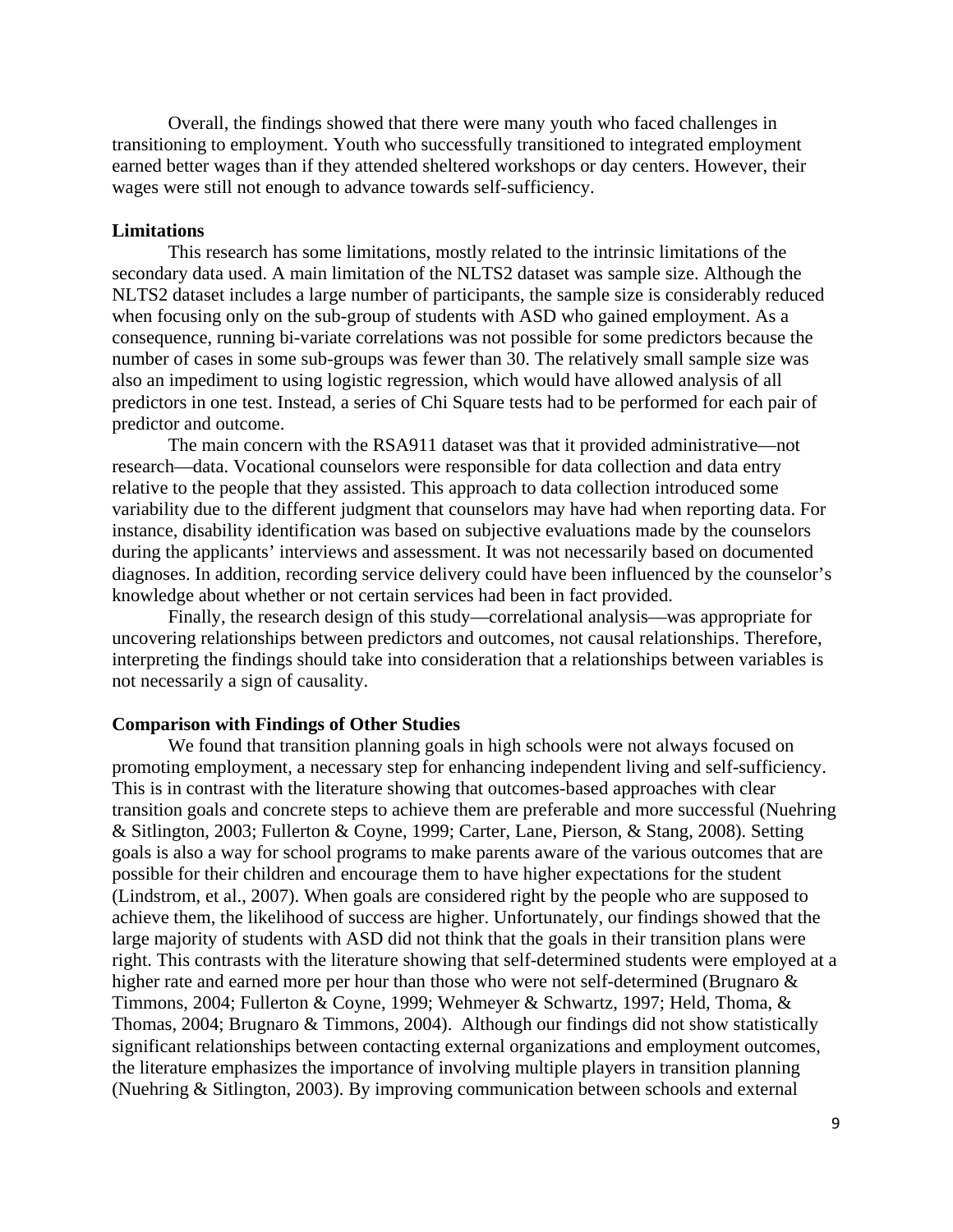entities, both can familiarize each other on roles and responsibilities, increase investment in the process and capitalize on each other's strengths (Rado, Hamner, & Foley, 2004; Timmons et al. 2004; Whitney-Thomas & Hanley-Maxwell, 1996).

In regard to youth who sought assistance from the Vocational Rehabilitation program–– RSA911 dataset—we found that the odds of exiting the program with integrated employment were higher when rehabilitation counseling and guidance, job search, and job placement services were provided. This was consistent with the rehabilitation literature (Gamble & Moore, 2003; Lawer et al., 2009; Schaller & Yang, 2005). In addition, consistent with Bolton et al. (2000) and Jung et al. (2010), we found that integrated employment was positively correlated with shorter time from application to closure and with higher costs of purchased services. We also found that youth with ASD who exited VR with integrated employment were more likely to be male, white, non-recipients of disability benefits, and with improved postsecondary education status from application to closure. Overall these findings were consistent with most rehabilitation literature across different disability groups (Hayward & Schmidt-Davis, 2003a; Jung et al., 2010; Schaller & Yang, 2005).

## **Application of Findings**

Based on the findings from the NLTS2 data analysis, we recommend that post-high school goals in transition planning focus more on competitive employment and less on sheltered workshops. In addition, given the limited number of students who reported satisfaction with their transition goals, we recommend that students be involved more in the transition process. Students' owning the transition planning is critical for ensuring that they are engaged in pursuing the goals. Moreover, we recommend that schools consider expanding services such as career skills assessment and career counseling. Finally, we recommend that schools encourage students to attend postsecondary education.

Based on the findings from the RSA911 data analysis, we recommend that rehabilitation professionals ensure that job seekers move rapidly to job placement and job search. The odds of exiting the program with jobs were significantly higher when the program invested more on services and, in particular, on job placement services. In addition, we recommend that initiatives be taken to ensure that employment outcomes are unbiased based on gender or race. We also recommend greater emphasis on postsecondary education as an intermediate outcome that leads to better employment outcomes. With only 10% receiving college services there might be youth who would benefit from it and yet do not have this opportunity. Furthermore, we recommend that VR counselors and administrators explore alternative ways for improving earnings and hours worked per week. Earnings and hours worked were limited for individuals with autism, averaging only 23 hours/week and \$7.91/hour. Given the possible role played by disability benefits in choosing jobs and hours worked per week, we recommend ensuring that job seekers receive adequate assistance with managing work incentives, and interventions are documented.

#### **Policy Implications**

Based on the findings from the NLTS2 data analysis, high schools should increase their expectations for students with ASD and ensure that students build a resume of career experiences prior to graduation. Compared to students with other disabilities, students with ASD faced more challenges in their transition to adulthood. Their post-high school goals were more likely to set for transitioning in sheltered workshops than competitive employment; they received career counseling less often than their peers with other disabilities; and their parents were less positive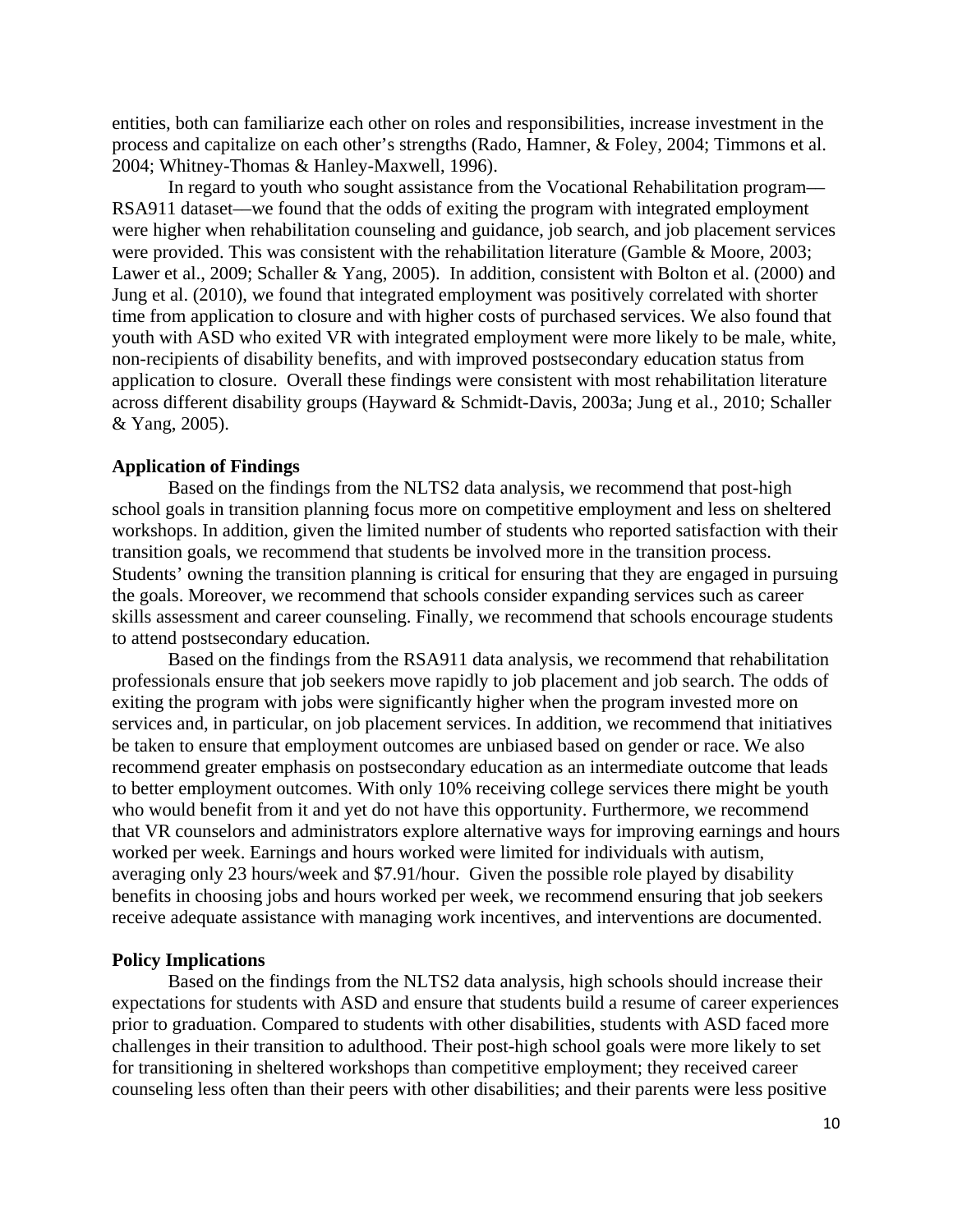about their sons or daughters getting jobs. Setting higher expectations is a first important step for obtaining better transition outcomes after high school. Increased emphasis on a seamless transition, ensuring that students establish employment and adult supports prior to school exit, is also a key element of effective transition services (Certo et al, 2008).

The vocational rehabilitation program is important for adults with ASD because there may not be many other alternatives for them to obtain employment supports. It is therefore important that the program increases the outcomes. Although a relatively large percentage of job seekers with ASD who received vocational rehabilitation services exited the vocational program with jobs, about 40% did not. Moreover, the average earnings and work hours of those who exited with jobs were relatively low. Given that the population of adults with autism is growing, it is critical that the program explores promising practices for serving the specific needs of this group of job seekers.

Finally, we recommend that policy makers and administrators intensify their efforts to make sure that high schools and the vocational rehabilitation program have the human, technical, and financial resources needed to succeed in assisting adults with disabilities in a coordinated way.

### **Suggestions for Further Research**

We recommend intensifying research focused on youth with ASD and their experiences in high school as well as post-high school and the relationships with transition outcomes. In particular, we recommend that in addition to analyzing existing secondary data, research collect new data to identify best practices. Once a better understanding is available about models and good practices in supporting youth with ASD in their transitioning goals, research is needed to test these practices and increasing our understanding about what models and practices yield the best results. Experimental research would be particularly useful to this end.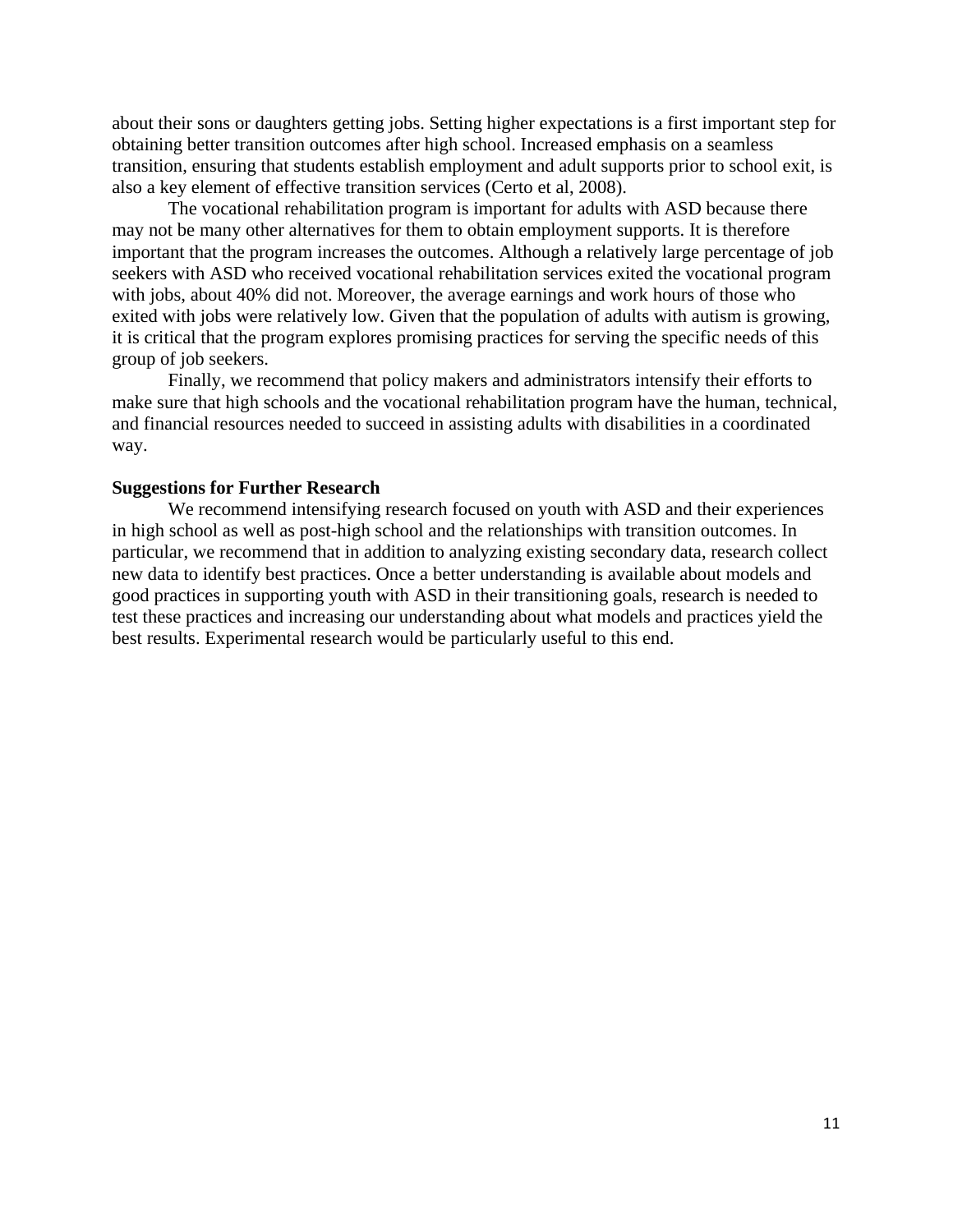### **References**

- Barnhill, G. (2007). Outcomes in adults with Asperger syndrome. (report). *Focus on Autism and Other Developmental Disabilities, 22*(2), 116.
- Billstedt, E., & Gillberg, C. (2005). Autism after adolescence: population-based 13-to 22-year follow-up study of 120 individuals with autism diagnosed in childhood. *Journal of Autism and Developmental Disorders, 35*(3), 351-360.
- Blacher, J., Kraemer, B. R., & Howell, E. J. (2010). Family expectations and transition experiences for young adults with severe disabilities: Does syndrome matter? *Advances in Mental Health and Learning Disabilities, 4*(1), 3.
- Bolton, B. F., Bellini, J. L., & Brookings, J. B. (2000). Predicting client employment outcomes from personal history, functional limitations, and rehabilitation services. *Rehabilitation Counseling Bulletin, 44*(1), 10. Retrieved from http://ezproxy.lib.umb.edu/login?url=http://search.ebscohost.com/login.aspx?direct=true&d b=aph&AN=3678729&site=ehost-live
- Braddock, D., Rizzolo, M., & Hemp, R. (2004). Most employment services growth in developmental disabilities during 1988-2002 was in segregated settings. *Mental Retardation, 42*(4), 317-320.
- Brugnaro, L. & Timmons, J.C. (2007). Tools for Inclusion: Self-Determination: A Fundamental Ingredient of Employment Support. Boston: Institute for Community Inclusion (UAP), University of Massachusetts.
- Butterworth, J., Smith, F. A., Hall, A. C., Migliore, A., & Winsor, J. E. (2008). *StateData: The national report on employment services and outcomes*. Boston, MA: Institute for Community Inclusion (UCEDD), University of Massachusetts Boston.
- Camarena, P., & Sarigiani, P. (2009). Postsecondary educational aspirations of high-functioning adolescents with ASD spectrum disorders and their parents. *Focus on ASD and Other Developmental Disabilities, 24*(2), 115.
- Cameto, R., Marder, C., Wagner, M., & & Cardoso, D. (2003). Youth employment. *NLTS2 DataBrief, 2*(2), 1-6.
- Carter, E.W., Lane, K.L, Pierson, M.R., & Stang, K.K. (2008). Promoting self-determination for transition-age youth; views of high school general and special educators. *Exceptional Children, 75*(1), 55-70.

Certo, N. J., Luecking, R. G., Murphy, S., Brown, L., Courey, S., & Belanger, D. (2008). Seamless transition and long-term support for individuals with severe intellectual disabilities.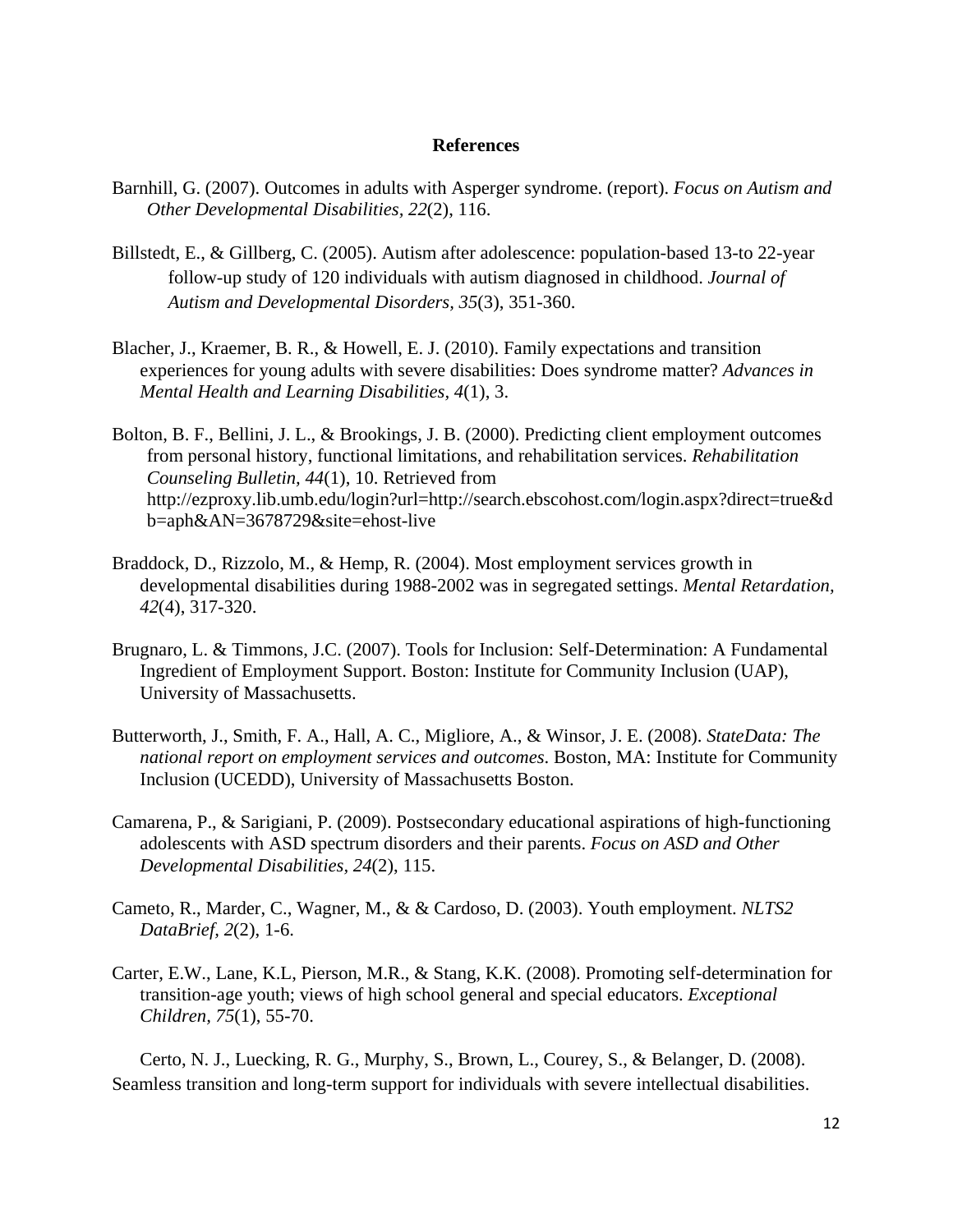*Research & Practice for Persons with Severe Disabilities*, *33*(3), 85-95.

- Cimera, R. E., & Cowan, R. J. (2009). The costs of services and employment outcomes achieved by adults with autism in the US. *Autism, 13*(3), 285. doi:10.1177/1362361309103791
- Frith, U. (2004). Emanuel Miller lecture: confusions and controversies about Asperger syndrome. *Journal of Child Psychology and Psychiatry, 45*(4), 672-686.
- Fullerton, A., & Coyne, P. (1999). Developing skills and concepts for self-determination in young adults with ASD. *Focus on ASD and Other Developmental Disabilities, 14*(1), 42.
- Gamble, D., & Moore, C. L. (2003). *The relation between VR services and employment outcomes of individuals with traumatic brain injury. (VR services and TBI)* Retrieved from http://find.galegroup.com/gtx/infomark.do?&contentSet=IAC-Documents&type=retrieve&tabID=T002&prodId=AONE&docId=A106646165&source=ga le&srcprod=AONE&userGroupName=mlin\_b\_umass&version=1.0
- Grigal, M., & Hart, D. (2010). Postsecondary education: The next frontier for individuals with intellectual disabilities. In M. Grigal, & D. Hart (Eds.), *Think college: Postsecondary education options for students with intellectual disabilities* (). Baltimore, MD: Paul H. Brookes Publishing.
- Hayward, B. J., & Schmidt-Davis, H. (2003a). *Longitudinal study of the vocational rehabilitation services program. final report 1: How consumer characteristics affect access to, receipt of, and outcomes of VR services*. Retrieved on September 15, 2006, from <http://www.ed.gov/policy/speced/leg/rehab/eval-studies.html>
- Hayward, B. J., & Schmidt-Davis, H. (2003b). *Longitudinal study of the vocational rehabilitation services program. final report 2: VR Services and Outcomes.* Retrieved on September 15, 2006, from <http://www.ed.gov/policy/speced/leg/rehab/eval-studies.html>
- Held, M.F., Thoma, C.A., & Thomas, K. (2004). "The John Jones show:" how one teacher facilitated self-determined transition planning for a young man with autism." *Focus on Autism and Other Developmental Disabilities. 19*(3), 177-186.
- Howlin, P., Goode, S., Hutton, J., & Rutter, M. (2004). Adult outcomes for children with ASD. *Journal of Child Psychology & Psychiatry, 45*(2), 212-229. doi:10.1111/j.1469- 7610.2004.00215.x
- Hurlbutt, K., & Chalmers, L. (2002). Adults with ASD speak out: Perceptions of their life experiences. *Focus on ASD & Other Developmental Disabilities, 17*(2), 103. Retrieved from [http://ezproxy.lib.umb.edu/login?url=http://search.ebscohost.com/login.aspx?direct=true&db](http://ezproxy.lib.umb.edu/login?url=http://search.ebscohost.com/login.aspx?direct=true&db=aph&AN=6808339&site=ehost-live) [=aph&AN=6808339&site=ehost-live](http://ezproxy.lib.umb.edu/login?url=http://search.ebscohost.com/login.aspx?direct=true&db=aph&AN=6808339&site=ehost-live)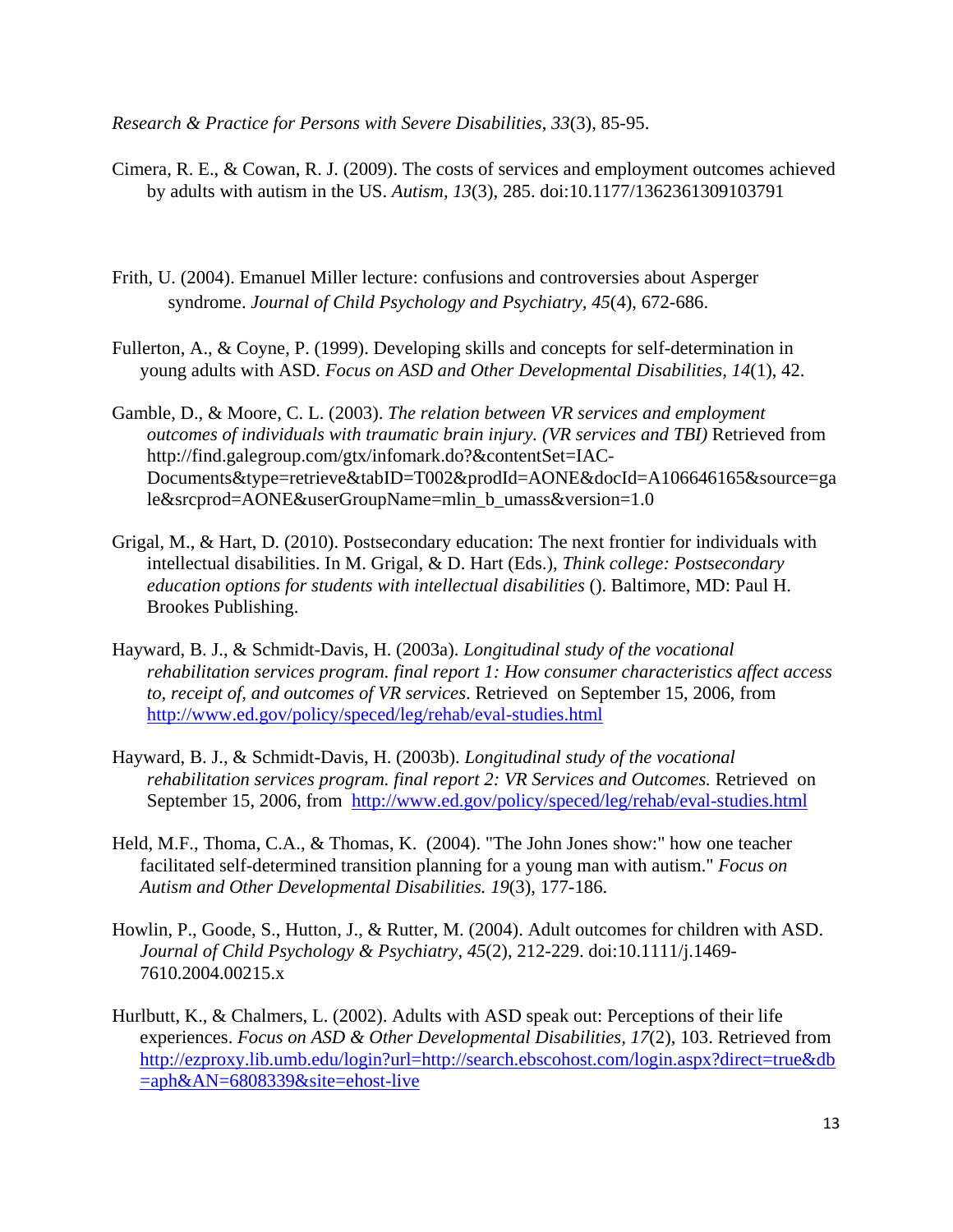- Hurlbutt, K., & Chalmers, L. (2004). Employment and adults with Asperger syndrome. *Focus on Autism and Other Developmental Disabilities, 19*(4), 215.
- Jung, Y., Schaller, J., & Bellini, J. (2010). Predictors of employment outcomes for state-federal vocational rehabilitation consumers with HIV/AIDS. *Rehabilitation Counseling Bulletin, 53*(3), 175-185. doi:10.1177/0034355209356596
- Lawer, L., Brusilovskiy, E., Salzer, M., & Mandell, D. (2009). Use of vocational rehabilitative services among adults with autism. *Journal of Autism & Developmental Disorders, 39*(3), 487-494. doi:10.1007/s10803-008-0649-4
- Lindstrom, L., Doren, B., Metheny, J., Johnson, P., & Zane, C. (2007). Transition to employment: role of the family in career development. *Exceptional Children, 73*(3), 348-366.
- Mank, D., Cioffi, A., & Yovanoff, P. (2003). Supported employment outcomes across a decade: Is there evidence of improvement in the quality of implementation? *Mental Retardation, 41*(3), 188-197.
- Migliore, A., & Butterworth, J. (2008). Trends in outcomes of the vocational rehabilitation program for adults with developmental disabilities: 1995-2005. *Rehabilitation Counseling Bulletin, 52*(1), 35-44.
- Myles, B.S., Grossman, B. G., & Aspy, R. (2007). Planning a comprehensive program for students with autism spectrum disorders using evidence-based practices. Education and Training in Developmental Disabilities, v42 n4 p398-409.
- Newman, L., Wagner, M., Cameto, R., & Knokey, A. -. (2009). *The post-high school outcomes of youth with disabilities up to 4 years after high school. A report from the national longitudinal transition study-2 (NLTS2)* No. NCSER 2009-3017). Menlo Park, CA: SRI International.
- Nuehring, M. L., & Sitlington, P. L. (2003). Transition as a vehicle. *Journal of Disability Policy Studies, 14*(1), 23. Retrieved from [http://ezproxy.lib.umb.edu/login?url=http://search.ebscohost.com/login.aspx?direct=true&db](http://ezproxy.lib.umb.edu/login?url=http://search.ebscohost.com/login.aspx?direct=true&db=aph&AN=9880525&site=ehost-live) [=aph&AN=9880525&site=ehost-live](http://ezproxy.lib.umb.edu/login?url=http://search.ebscohost.com/login.aspx?direct=true&db=aph&AN=9880525&site=ehost-live)
- Rado, G.S., Hamner, D., & Foley, S. (2004) State Agency Systems Collaboration at the Local Level: Gluing the Puzzle Together, The Staff Perspective. *Research to Practice Series, Research to Practice 34.* Boston, MA: Institute for Community Inclusion.
- Schaller, J., & Yang, N. K. (2005). Competitive employment for people with autism: Correlates of successful closure in competitive and supported employment. *Rehabilitation Counseling Bulletin, 49*(1), 4-16. Retrieved from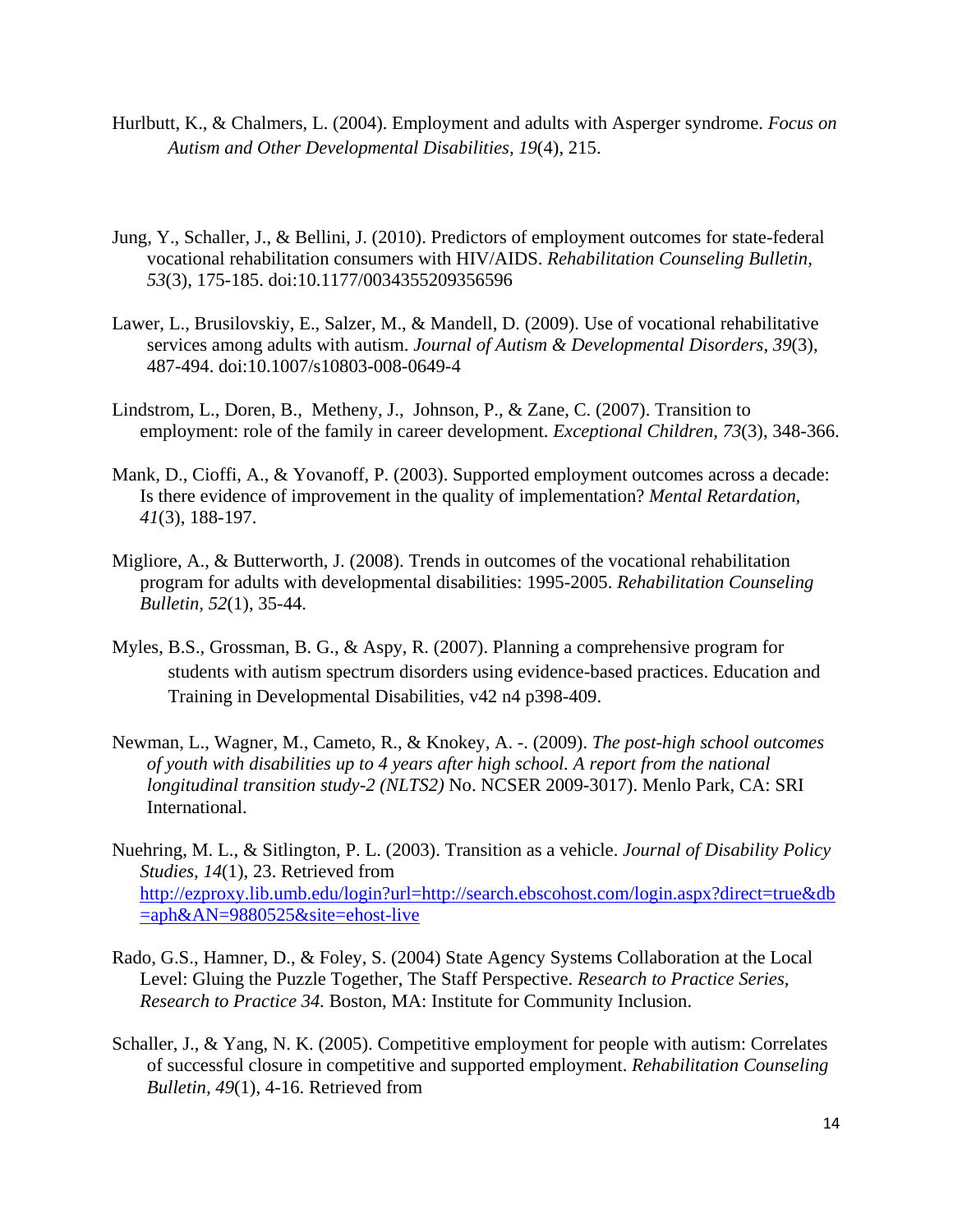http://ezproxy.lib.umb.edu/login?url=http://search.ebscohost.com/login.aspx?direct=true&d b=aph&AN=18320473&site=ehost-live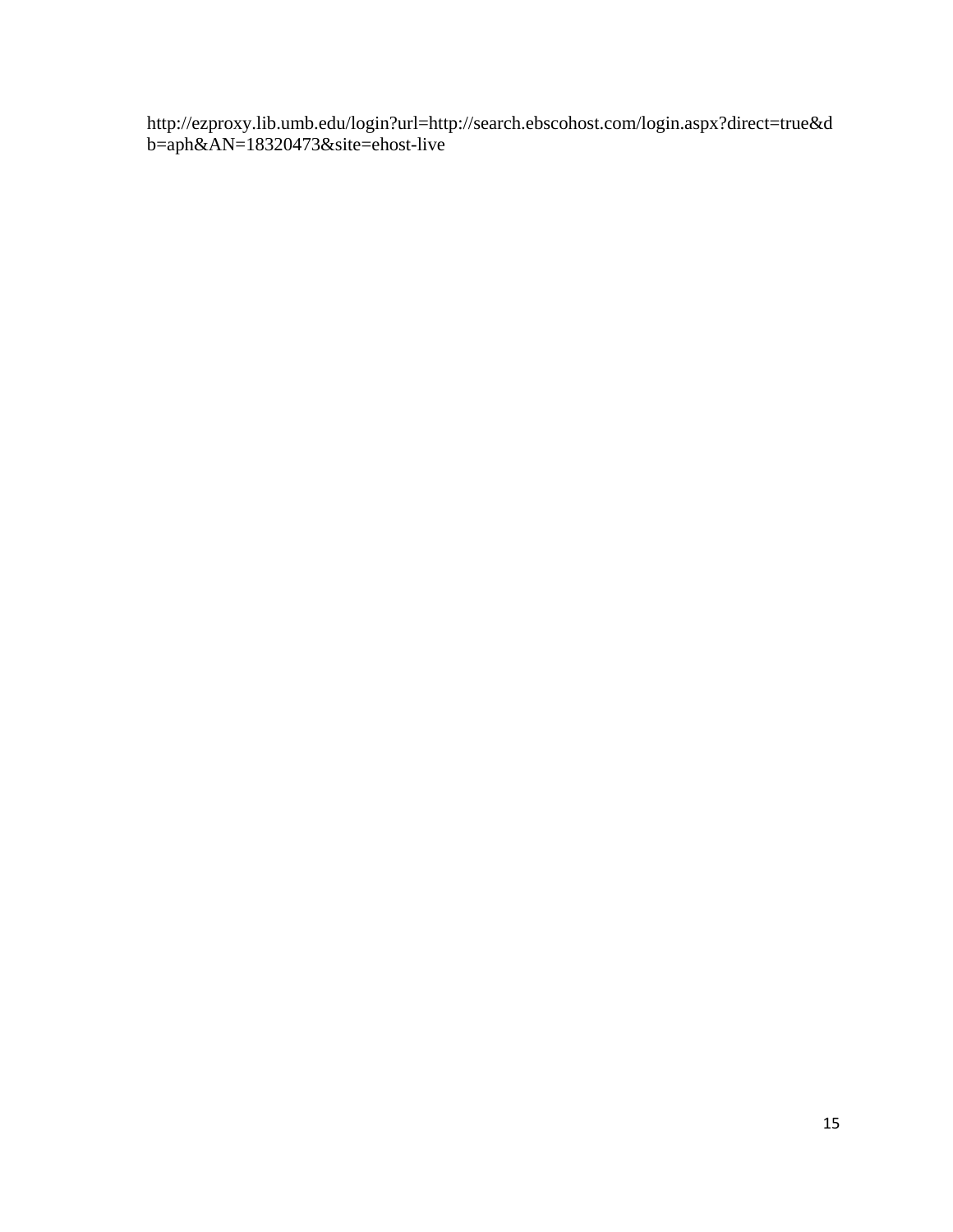- Schonbrun, S. L., Sales, A. P., & Kampfe, C. M. (2007). *RSA services and employment outcome in consumers with traumatic brain injury.(rehabilitation services administration)* Retrieved from http://find.galegroup.com/gtx/infomark.do?&contentSet=IAC-Documents&type=retrieve&tabID=T002&prodId=AONE&docId=A164557794&source=ga le&srcprod=AONE&userGroupName=mlin\_b\_umass&version=1.0
- Stoner, J. B., Angell, M.E., House, J.J., & Bock, S.J. (2007). Transitions: Perspectives from parents of young children with ASD spectrum disorder (ASD). *Journal of Developmental and Physical Disabilities, 19*(1), 23.
- Timmons, J. C., Whitney-Thomas, J., McIntyre, J. P., Jr., Butterworth, J., & Allen, D. (2004). *Managing service delivery systems and the role of parents during their children's transitions* Retrieved from [http://find.galegroup.com/gtx/infomark.do?&contentSet=IAC-](http://find.galegroup.com/gtx/infomark.do?&contentSet=IAC-Documents&type=retrieve&tabID=T002&prodId=AONE&docId=A118106216&source=gale&srcprod=AONE&userGroupName=mlin_b_umass&version=1.0)[Documents&type=retrieve&tabID=T002&prodId=AONE&docId=A118106216&source=gal](http://find.galegroup.com/gtx/infomark.do?&contentSet=IAC-Documents&type=retrieve&tabID=T002&prodId=AONE&docId=A118106216&source=gale&srcprod=AONE&userGroupName=mlin_b_umass&version=1.0) [e&srcprod=AONE&userGroupName=mlin\\_b\\_umass&version=1.0](http://find.galegroup.com/gtx/infomark.do?&contentSet=IAC-Documents&type=retrieve&tabID=T002&prodId=AONE&docId=A118106216&source=gale&srcprod=AONE&userGroupName=mlin_b_umass&version=1.0)
- Wagner, M., Newman, L., Cameto, R., Garza, N., & Levine, P. (2005). After High School: A First Look at the Postschool Experiences of Young adults with Disabilities. A Report from the National Longitudinal Transition Study-2 (NLTS2). *Online Submission*, 190.
- Wehman, P. (2006). Transition: The bridge from youth to adulthood. In P. Wehman (Ed.), *Life beyond the classroom* (pp. 3-39). Baltimore, MD: Paul H. Brook.
- Wehman, P., Datlow Smith, M., & Schall, C. (2009). Autism and the transition to adulthood: Success beyond the classroom. Baltimore, MD: Paul H. Brookes Publishing.
- Wehmeyer, M., & Schwartz, M. (1997). Self-determination and positive adult outcomes: A follow-up study of youth with mental retardation or learning disabilities. *Exceptional Children, 63*(2), 245.
- Whitney-Thomas, J., & Hanley-Maxwell, C. (1996). Packing the parachute: Parents' experiences as their children prepare to leave high school. *Exceptional Children, 63*(1), 75.